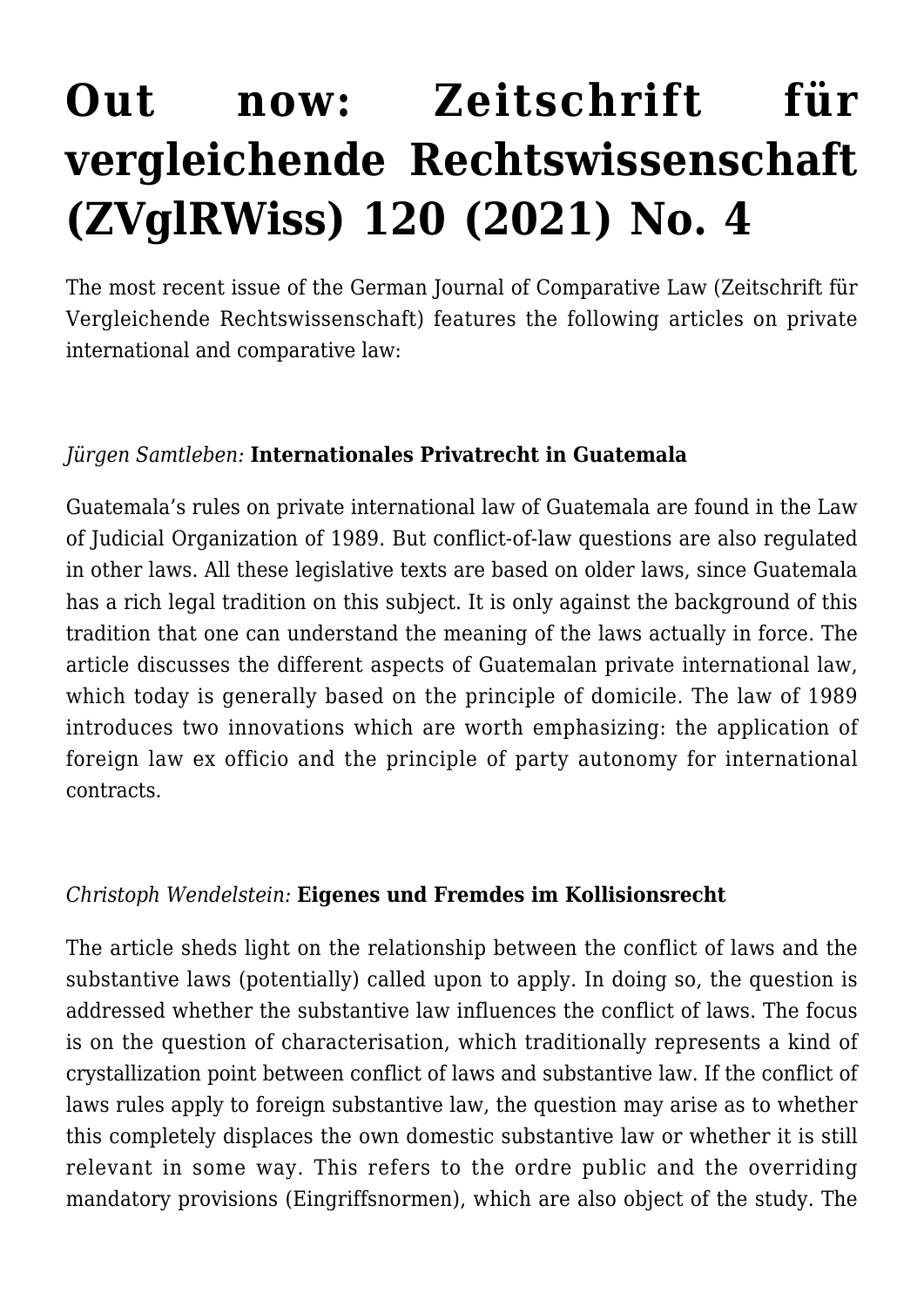focus lies on their functioning.

## *Jean Mohamed:* **Die aktienrechtliche actio pro socio im globalen Kontext – Zur Abgrenzung von materiellem Recht und Verfahrensrecht im angloamerikanischen Rechtskreis am Beispiel der derivative action in New York**

The German procedure for the admission of corporate claims (derivative claims), a special institution based on stock corporation law for the so-called actio pro socio, has taken a long journey all the way to New York at present. In keeping with the verse by Frank Sinatra: "If I can make it here, I'll make it anywhere", the subject is whether an international movement of the shareholder action – i. e. claims of the corporation asserted in the shareholder's own name – may be imminent. In the New York proceeding Zahava Rosenfeld, derivatively as a shareholder of Deutsche Bank AG and on behalf of Deutsche Bank AG v. Paul Achleitner et al., the conflict of laws matches the German system known in § 148 of the German Stock Corporation Act with the New York's (and the US) concept of the related derivative suit, also known as derivative action or derivative claim. Given the potential risks involved, it seems highly relevant from a legal, academic, and political point of view to discuss and model this quite complex but so far barely studied issue. In the following, the global procedural rules of derivative actions will therefore be discussed.

## *David B. Adler:* **Extraterritoriale US-Discovery für Schieds- und Gerichtsverfahren im Ausland**

For decades, 28 U.S.C. § 1782(a) has offered a powerful tool for parties to obtain discovery through U.S. courts for use in foreign proceedings. Referring to the statute's twin goals to provide "efficient assistance to participants in international litigation and encourag[e] foreign countries by example to provide similar assistance to our courts", U.S. courts have time and again demonstrated that they are willing to readily grant respective discovery requests from foreign applicants. While the U.S. Supreme Court has answered various questions regarding the applicability and scope of § 1782(a) in its Intel Corp. v. Advanced Micro Devices, Inc. decision, two key issues remained undecided. The first issue U.S. courts have been grappling with, and which has been an ongoing topic of interest among